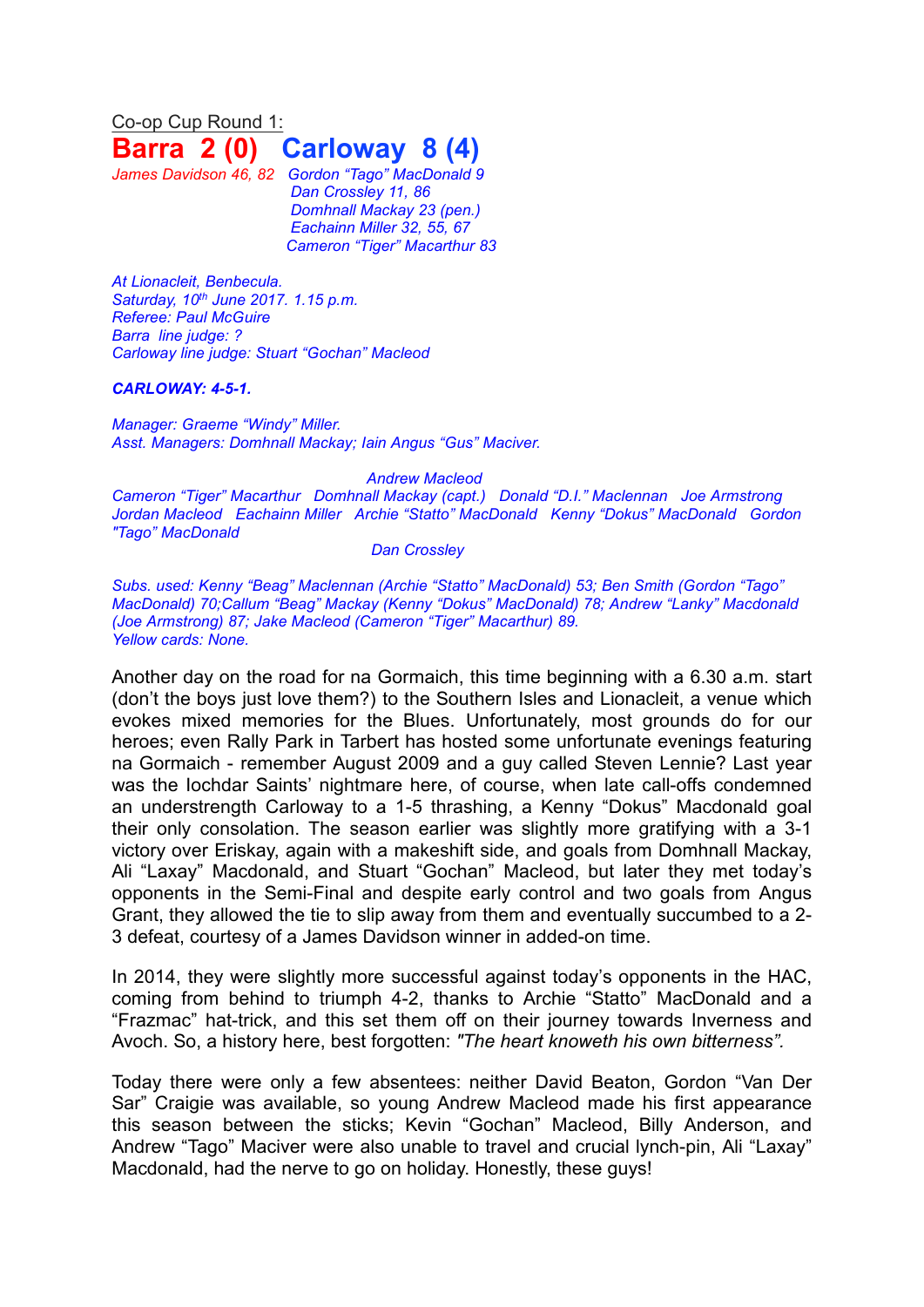This entailed Domhnall Mackay dropping back to central defence, but, of course, Eachainn Miller, ineligible last week in Avoch, could now play and joined "Statto" and "Dokus" in the engine room, the last switching from right midfield and this enabled up-and-coming star, Jordan Macleod, to test the Barra left. Fans' favourite, veteran Gordon "Tago" Macdonald, and much-missed *trequartista*, Dan Crossley, made their first starts of 2017 on the left, and up front.

As with Avoch, Barra's quality was an unknown and could only be assumed by reference to results and League position, in competition with other sides whose level can also only be a guess. However, they did win this cup in 2015, beating Lochs, Carloway, and Point en route to success, so caution in the first ten minutes or so had to be key.

The heavy clouds and lashing rain soon disappeared as the squad made their way south through beautiful fields of wild lilies in full bloom to the Sports Centre Field. Barra seemed to have the first-half advantage, playing westwards with the wind, a strong south-easterly blowing diagonally across the park from corner flag to corner flag, but its swirling nature made aerial passing questionable. More worrying for them, it was immediately apparent Miller, Crossley, and Macleod were *"in the mood*", each desperate for the ball, not afraid of it, and determined to take on their markers whenever possible. It made for an uncomfortable opening half for na Baraich. After three minutes, broken play in the centre circle saw Miller find "Dokus" circling over to the right touch-line. Twenty metres from the line, he performed his characteristic check and switch leftwards and inwards to fire in a left-footer which was blocked outwards on the 6-metre line, hit Crossley coming in to challenge, and swirled upwards and over Lapsley's bar by a metre.

Concerted pressure continued with "Dokus", "Statto", and Miller winning the midfield battle, keeping the Carloway line high, and in 9 minutes an inevitable opener arrived. Just inside Barra's right touch-line and 22 metres from the bye-line, "Dokus" flighted in an inviting free-kick which led to a skirmish around the penalty spot, a loud penalty claim, and the ball booted out towards the Barra right touch-line. Armstrong, coming forward on the touch-line and 20 metres from the bye-line, immediately delivered a perfect cross which found Miller in the centre, 14 metres from goal. Facing leftwards, he had time to control the ball, then lift it delicately to his left where an unmarked "Tago", 12 metres from goal and just outside Lapsley's righthand post, crashed a waist-high left-footer to the left of the helpless keeper (**0-1**).

Barra had not steadied before the lead was doubled. Two minutes later, after more tussles in the centre circle, Miller fired the ball straight forward low for Crossley, but "Raymondo" had drifted left off his marker in mistaken anticipation. The Barra centre-back ushered the ball towards the approaching keeper but just as he bent to pick it up, Crossley exploded from the left and nipped the ball rightwards out of his hands. As Lapsley and the defender scrambled goal-wards, the young star dragged the ball forward a moment on the right then swept a low right-footer diagonally home in the centre (**0-2**).

Three minutes later a mixture of pace and skill sent Crossley charging down the right past two defenders. Ten metres short of the bye-line he whipped over a high cross/shot which eluded everyone in the centre but crept a metre wide of the far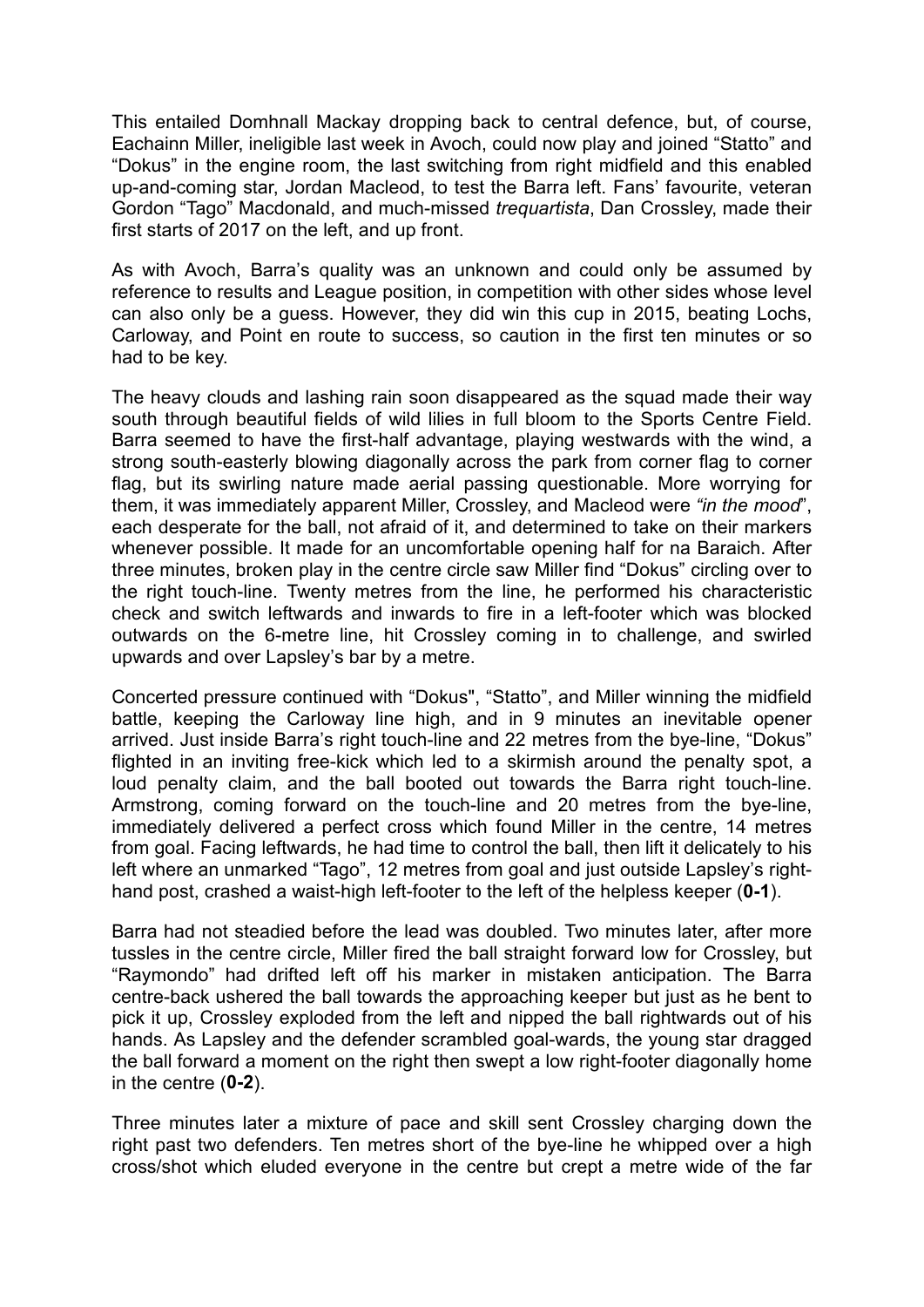post. In 23 minutes it got even harder for the Southerners when "Tiger", moving into the Barra half on their left, played a diagonal forward to Miller running rightwards on the edge of the Barra box, then inwards. Twelve metres from goal, a clumsy tackle from behind by no. 11, brought him down. There was no protest. Mackay thumped the ball high into Lapsley's top left corner as the keeper chose right (**0-3**).

It was 28 minutes before Barra tested Macleod, a Davidson free-kick 20 metres from goal towards the right of the box coming in hard and low to the young keeper's left but he reacted fast to push it away to his left. In 32 minutes the game entered exhibition mode: for the Blues, that is; torture mode for those in black and red. A scintillating run by Macleod took him to the right touch-line before flashing across a low cross which Crossley met just outside the near post but was blocked for a corner. "Tago", Carloway's ace dead-ball taker, dropped the ball perfectly in the centre, 10 metres from goal, where Miller, falling backwards, hooked the ball with his right-foot past the keeper (**0-4**).

In 44 minutes Miller surged off on yet another run, shaking off an attempted tackle in the centre, past another just inside the Barra box on the right, to find Crossley to his left, but Lapsley was out like a shot to block him brilliantly from 12 metres.

# **Half-time: Barra 0 Carloway 4**

It was difficult to suggest what Martin Macphee could do to alter the pattern of play, as the main difference - and it was a big, big one - between the sides was pace, and a change in tactics, formation, personnel, whatever, can't really contain this or spirit it up in your own side. An attempt at some form of containment, however, was the only possibility. And immediately, there was a small ray of sunshine.

A through ball came to "D.I." in the centre, 10 metres outside his area, and he transferred it left to Mackay, but the ball didn't run kindly for the captain and he was challenged by Davidson as he struggled to control it. The ball broke behind him to his left and Davidson won it, clear, then reverse-checked into the area. As the young keeper came forward, the striker hooked an early, left-foot daisy-cutter low to his left (**1-4**).

However, despite the replacement of the ebullient Uibhisteach, "Statto", with Kenny "Beag" Maclennan, due to a nasty leg injury, the pattern of the contest did not change. In 55 minutes a pass-back to Lapsley left the keeper under pressure and he flicked the ball forward to his right to no.5, 22 metres from goal. The defender got into a fankle trying to turn with the ball and Miller was on him in a flash to gain the ball, then run in unhindered into the left of the box. As the keeper moved out, the young ace coolly stabbed a careful right-footer just inside his left-hand post (**1-5**). Beautifully-taken!

Immediately Barra broke on their right, no. 27 in the centre freeing no. 17 to surge forward diagonally into the box, but Macleod blocked his stormer of a drive outwards, low by his right-hand post, and Mackay humped it clear. Midway through the half, another close call for na Baraich arrived when a high forward diagonal from "Dokus", midway within the Barra half, on the left, was met by Macleod running behind the line on the right but his high looping header from 16 metres was touched on to the top of his right-hand bar by Lapsley and over.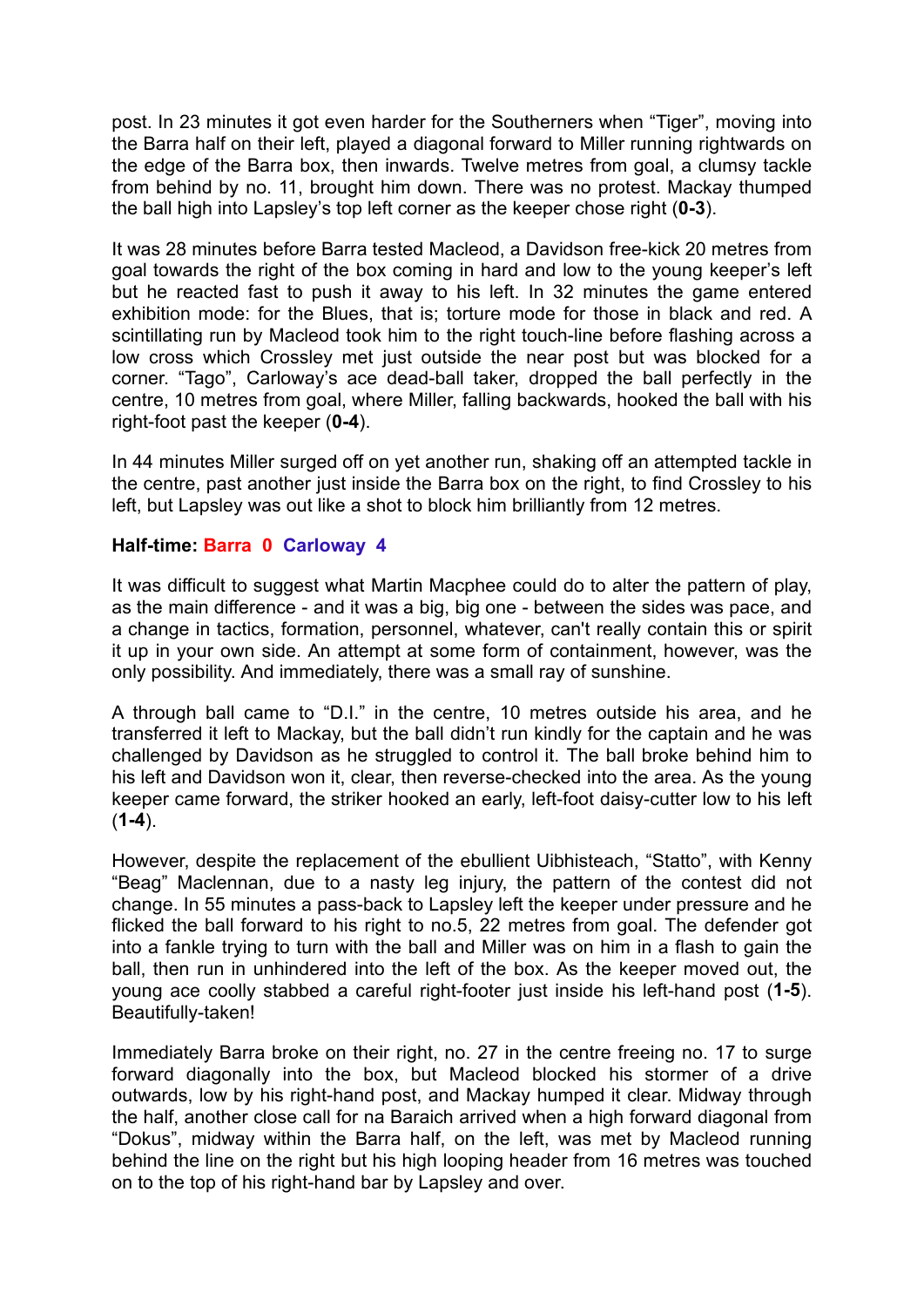A minute later the keeper was again in action, saving superbly when Crossley was sent clear through the middle by Maclennan. "Raymondo" held off his marker easily to make 16 metres from goal towards the right, but the keeper still managed to block low to his right, and away towards his right corner flag. Macleod gave chase and caught the ball 16 metres from goal on the bye-line. He then stroked a perfect low pass straight back to the arriving Miller on the edge of the box, and his exquisite right-foot drive zoomed high into Lapsley's top-left corner, despite the keeper doing well to get a touch to it (**1-6)**.

There was no respite. In 80 minutes a Smith corner on the Carloway right reached "Dokus" by the near corner of the box, but his immediate right-foot stab disappeared high past the Barra left-hand post. The arrival of the pace and tenacity of Callum "Beag" Mackay intensified the pressure but a sudden break by Barra through a high Blues' centre and defence saw a stunning dribble by no.23 take him on a cross-wise path past "Tiger" and "D.I.". He then slipped the ball beyond Mackay to an unmarked Davidson, 12 metres out in front of goal, and once again, the tireless striker wasted no time in whacking it home, low to Maciver's left (**2-6**).

However, a minute later, the wheels were no longer just off the Barra bogey; they were lost in the undergrowth, as a result of a curious, if momentous goal. From the restart, Carloway surged forward and Callum "Beag", Smith, and Miller combined just inside the Barra half in the centre to supply "Tiger" moving forward to the rightwing position. As the Barra line retreated, Macarthur lifted a high, inviting ball diagonally into the centre. Lapsley, guarding his near post, saw the danger too late as the wind took control of the ball and carried it inwards and over his head to drop neatly into the far corner of goal, beneath the junction of bar and post, despite the best efforts of a defender to keep it out (**2-7**). **"Tiger's" first-ever strike for Carloway!!!** What a guy!

The Barra Boys' misery was not yet complete, however. Four minutes from time Kenny "Beag" won the ball in midfield and sent Macleod off on a glorious run down the right. He left his marker in his slipstream as he reached the bye-line and whizzed across a low sharp cross which the racing Crossley met perfectly, by the near post, 12 metres from goal. Again, the keeper did well to get his hands to it but its power carried it onwards and into his left-hand net (**2-8**).

# **Full-time: Barra 2 (0) Carloway 8 (4)**

Last week, the after-game assessment was that, judging from their performance against Avoch, Carloway would have little difficulty competing with any island side; scoring against them would be the problem. Wow! The Carloway squad must have read that comment. Russ Lapsley must still be waking up in the middle of the night weeping after this nightmare. Despite being the safest of safe keepers when he had the chance, and recording some superlative stops, this experience must have left him a gibbering wreck. Clearly the planets were in alignment today, as sterling performances were displayed throughout the squad. Maybe "Laxay" should go on holiday more often!

The causes of the margin of victory need no explanation: pace; appetite for the ball; imaginative off-ball movement into the empty spaces; relentlessly moving forward;